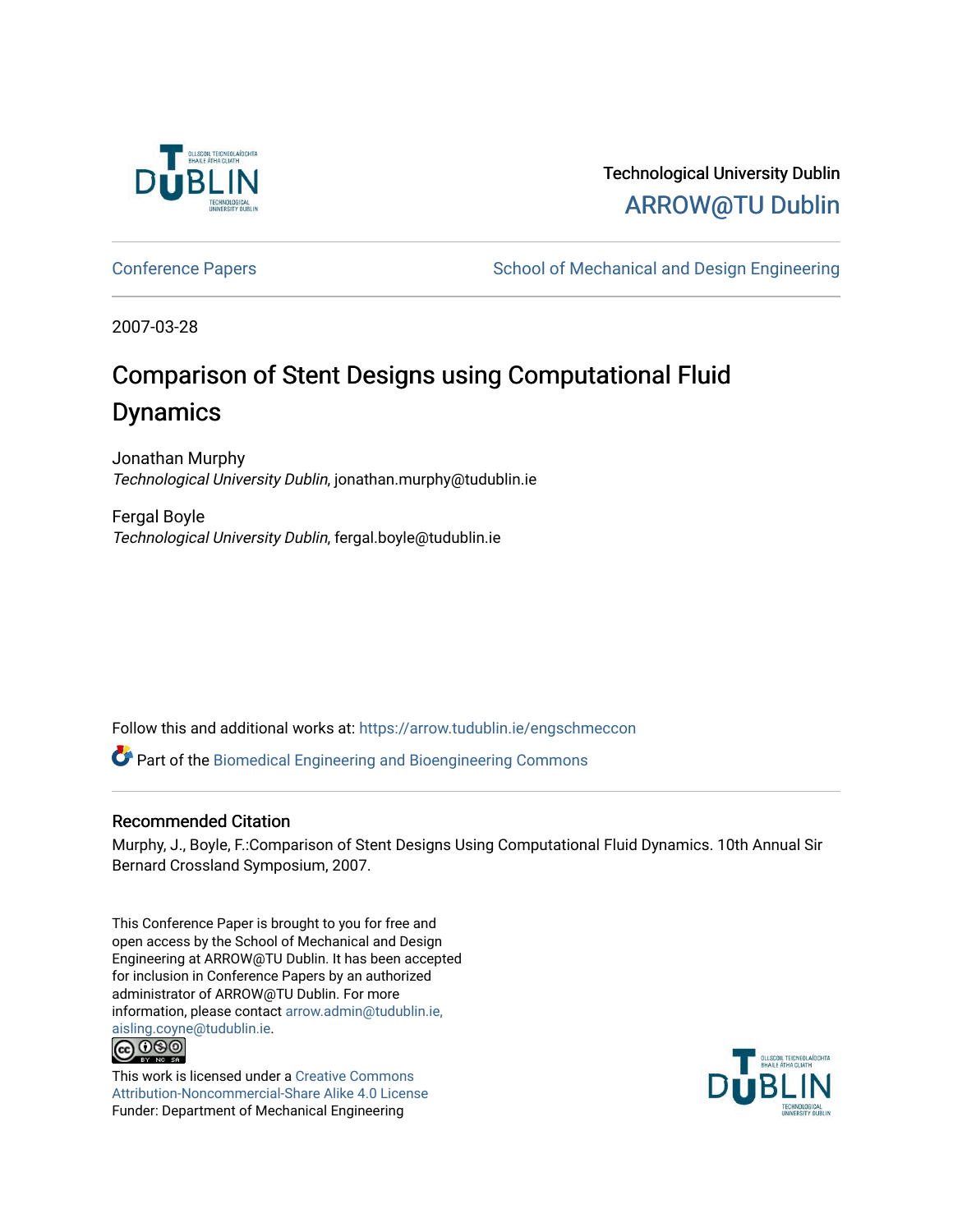## **Comparison of Stent Designs Using Computational Fluid Dynamics**

Jonathan Murphy, Fergal Boyle Department of Mechanical Engineering Dublin Institute of Technology Bolton Street, Dublin 1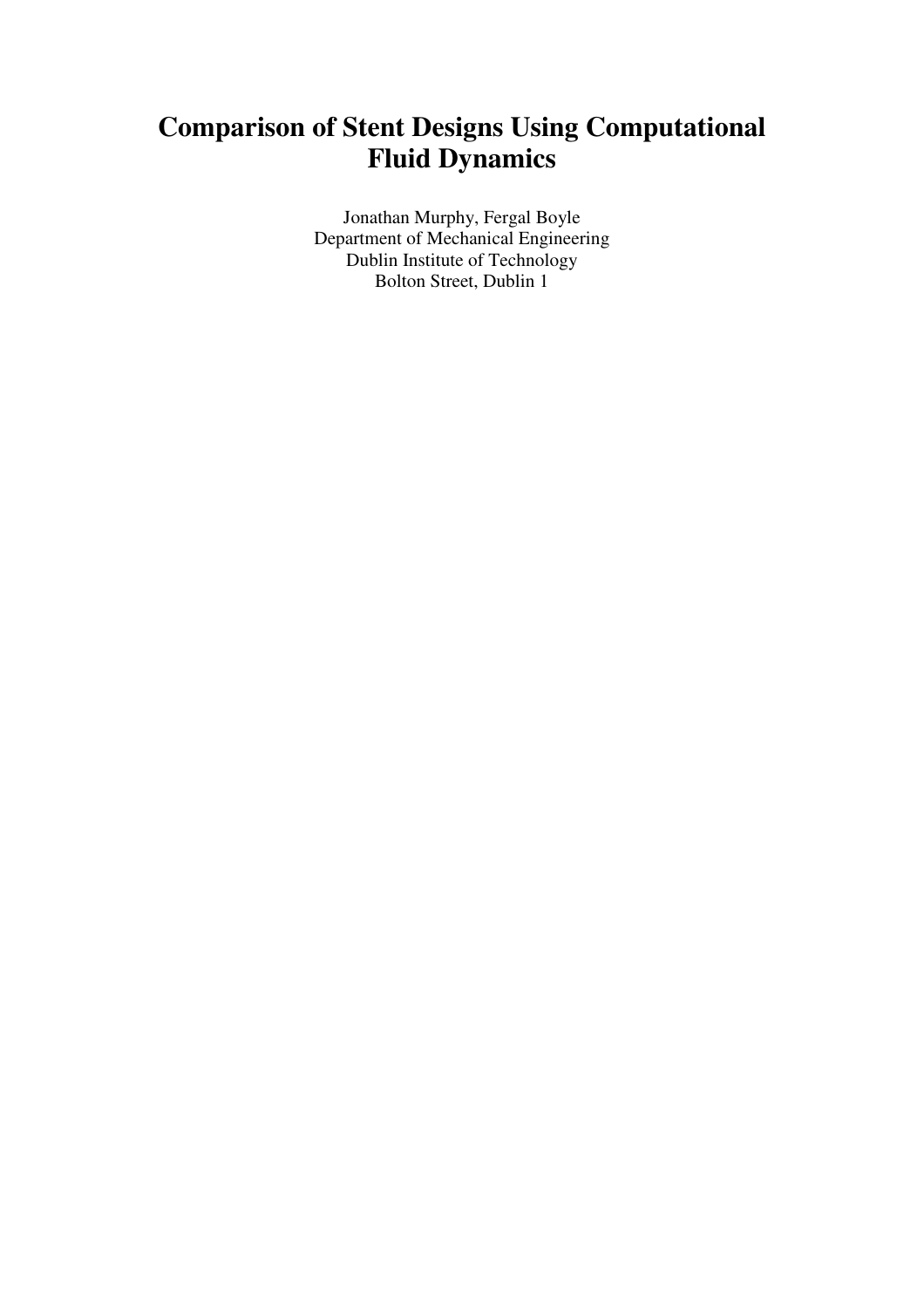## **Abstract**

Coronary artery disease (CAD) is one of the leading causes of death in the developed world. CAD occurs due to the build up of plaque in the coronary arteries which supply fresh blood to the constantly active heart muscle. Several methods exist to alleviate CAD such as coronary artery bypass grafting, balloon angioplasty and coronary stenting. A coronary stent is a small tubular prosthesis which can improve blood flow by acting as a scaffold to prop the diseased artery open. However, stent restenosis (re-blockage) remains a common problem with different stent designs leading to different restenosis rates. This work investigates a relationship between restenosis and the induced flow fields for two different stent designs. Two models have been developed using advanced computational fluid dynamics (CFD) in order to assess the haemodynamic impact of coronary stent implantation. One model represents the left anterior descending (LAD) coronary artery implanted with a Palmaz-Schatz (PS) stent and the second model represents the same artery implanted with a Gianturco-Roubin-II (GR-II) stent. Mathematical models were constructed to simulate the fully developed, non-Newtonian nature of the coronary blood flow. Two flow characteristics that are known to encourage restenosis are low wall shear stress (WSS) and high wall shear stress gradient (WSSG) and both have been identified from the computational simulations. Using data from a recent clinical restenosis trial of the GR-II stent and the PS stent, correlations between flow characteristics and restenosis rates have been investigated.

## **1. Introduction**

Atherosclerosis is a disease affecting the arterial blood vessel in which an atheromatous plaque forms on the wall of the vessel and restricts the flow of blood. When atherosclerosis occurs in the coronary arteries which perfuse the heart muscle the condition is known as CAD. In the past a coronary artery bypass graft was the only treatment available for CAD. This is a large scale operation involving the sawing open of the breastbone and grafting of a blood vessel to bypass the site of the blockage.

Percutaneous transluminal coronary angioplasty (PTCA) was introduced in the late 1970s as a minimally invasive procedure to relieve the narrowing in a coronary artery due to the build up of plaque. PTCA is accomplished with a small balloon catheter inserted into an artery in the groin or arm, and advanced to the narrowing in the coronary artery. The balloon is then inflated to enlarge the narrowing in the artery and restore blood flow to the heart muscle. However in over 40% of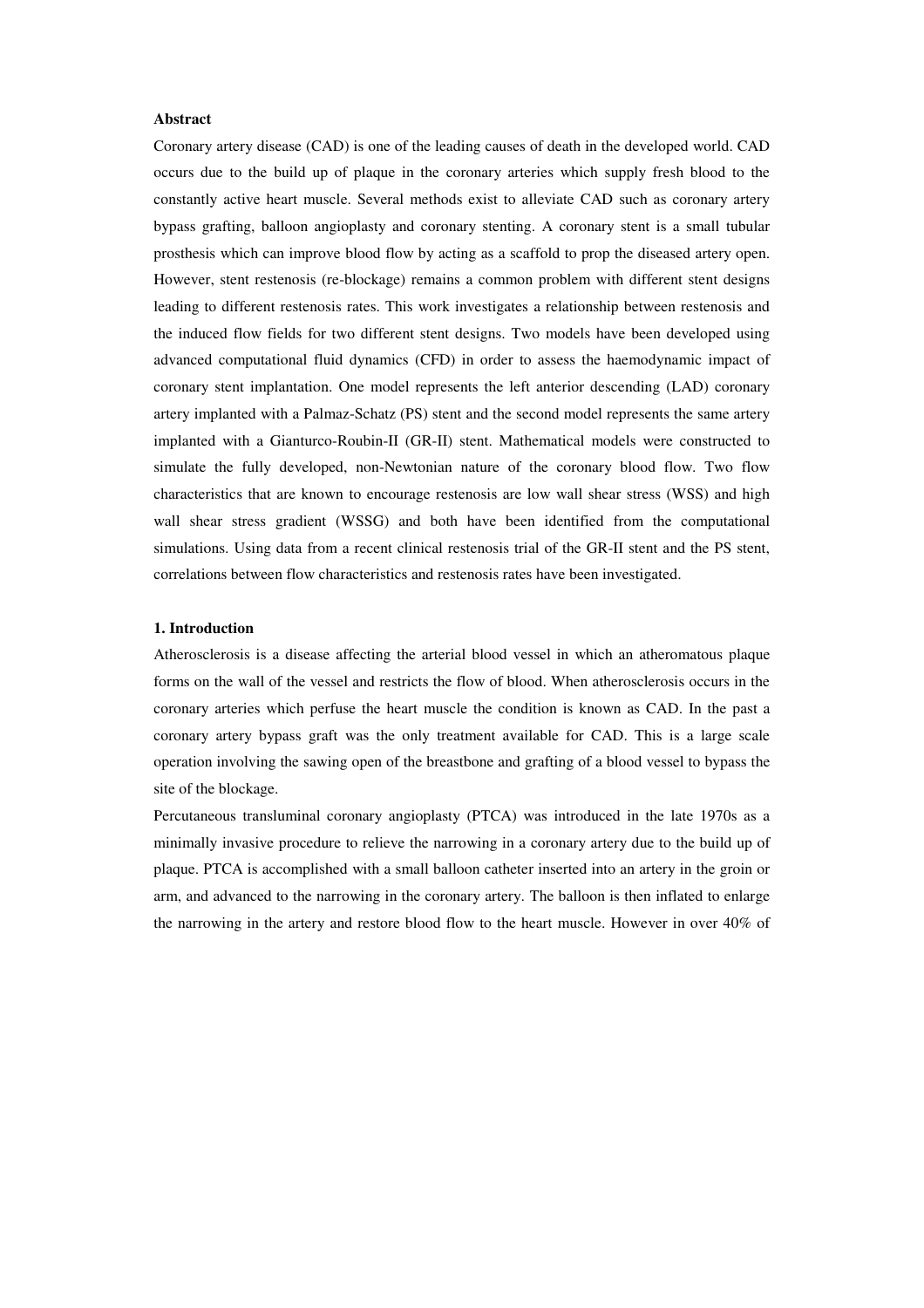patients treated with PTCA the artery becomes re-blocked within six months in a process known as restenosis [1]. This is largely due to elastic recoil of the vessel wall [2].

In the early 1990s stents were introduced to improve the success rates of PTCA. Basically, a stent is an expandable, slotted metal tube inserted into the artery. It acts as a scaffold to provide support for the artery and has proven effective at eliminating elastic recoil, one mechanism of restenosis that can result in re-blockage [2]. The use of stents has shown more promising clinical outcomes than PTCA alone. However, restenosis remains a persistent problem with restenosis rates generally as high as 20% at six months after intervention [3].



**Figure 1: The stenting procedure for a narrowed artery.**

The changes in WSS induced by an implanted stent play a significant role in the immunological behaviour of the coronary artery. This behaviour is directly linked to restenosis within the stented artery [4, 5]. In order to assess the haemodynamic impact of coronary stent implantation, threedimensional computational models of a stented LAD coronary artery have been created using computer-aided-design. One model represents the artery implanted with a PS stent and the second model represents the artery implanted with a GR-II stent. CFD was used to simulate the flow field of the coronary artery with the implanted stent in each case.

Results are shown of the mesh convergence studies conducted. Contour plots and graphs of areas of high and low WSS and a graph of the axial WSSG in the vicinity of struts for both stents are also presented. The GR-II stent has been shown to perform poorly against the PS stent in a recent medical trial. The CFD results presented suggest that this poor performance may be directly linked to the stent induced haemodynamic factors.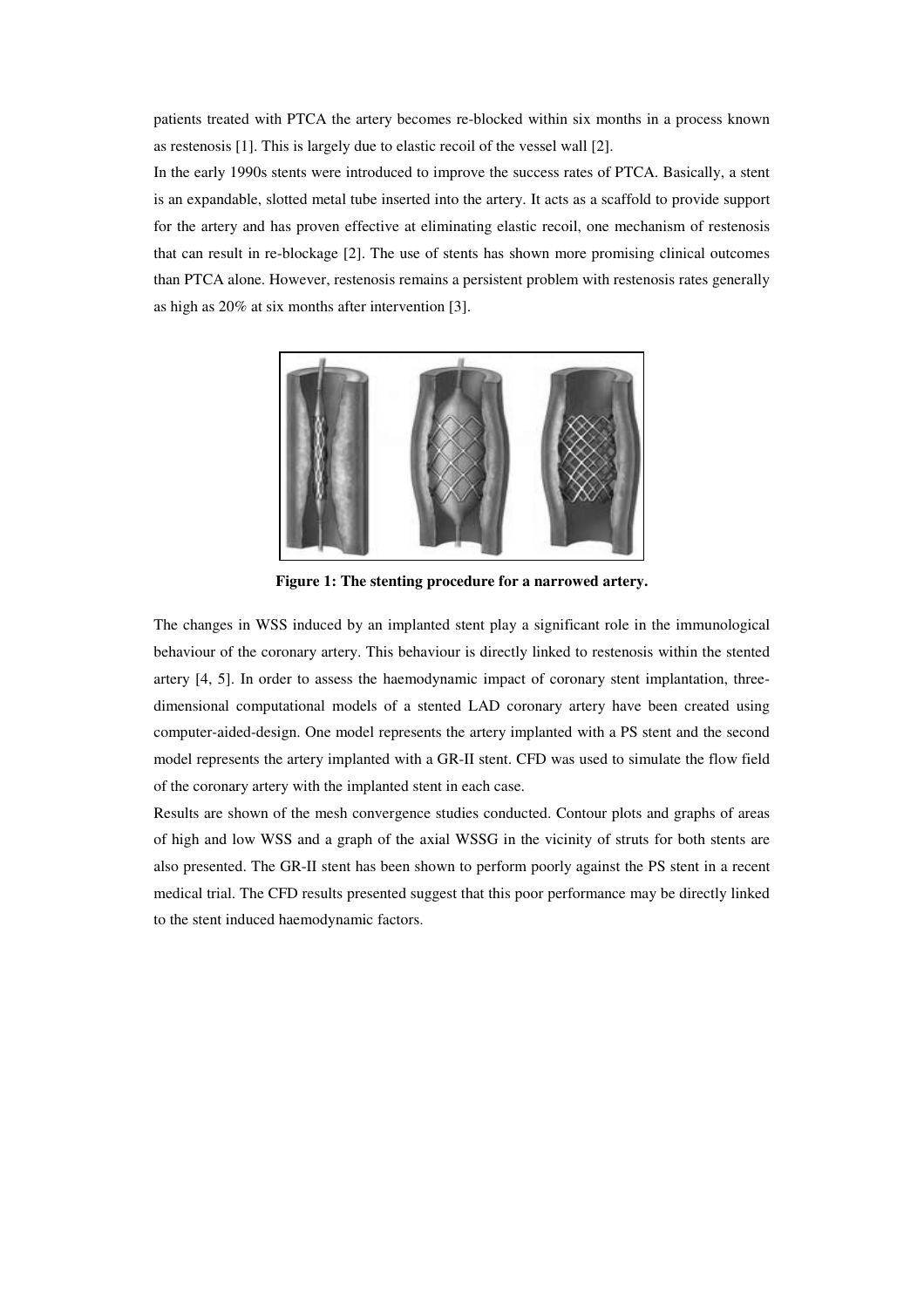## **2. Materials and Methods**

## *2.1 Introduction*

Many different stent designs exist on the market today, each with its own unique geometry. It has been shown that the type of stent used to treat a blockage is a predominant factor affecting restenosis [6]. It is also clear that each particular stent design will have a different effect on the haemodynamics of the blood flowing through it. This study uses CFD to quantitatively compare the haemodynamic effects of two different realistic stent designs and compares those effects to restenosis rates.

#### *2.2 Geometry*

The two stent designs modelled using CFD are shown in Figures 2(a) and 2(b) below. The first is the PS coronary stent manufactured by Johnson and Johnson. The stent is 15 mm long, consisting of two 7 mm sections joined by a 1 mm bridge; it ranges from 3 mm to 4 mm in diameter and is a slotted tube balloon expandable design. The stent wires have a rectangular cross section measuring 0.13 mm in width and 0.06mm in thickness. The second type of stent is the GR-II which is manufactured by Cook. The GR-II stent has a balloon expandable coil design and is produced in 20 mm and 40 mm lengths ranging from 2.5 mm to 4 mm in diameter. It also has a rectangular cross section of 0.076 mm in thickness and 0.172 mm in width.



**Figure 2(a): The Palmaz-Schatz stent developed by Johnson and Johnson and (b): The Gianturco-Roubin II stent developed by Cook.**

In both computational models a cylindrical domain was created and the stent design cut from the domain to simulate conditions of the stent semi-embedded in the artery wall. One of the 7 mm sections of the PS stent was modelled and a half section of the 20 mm long GR-II stent was modelled. The domain extended 2.5 mm proximal (upstream) and 2.5 mm distal (downstream) of the stent in each case to capture the flow field in those regions.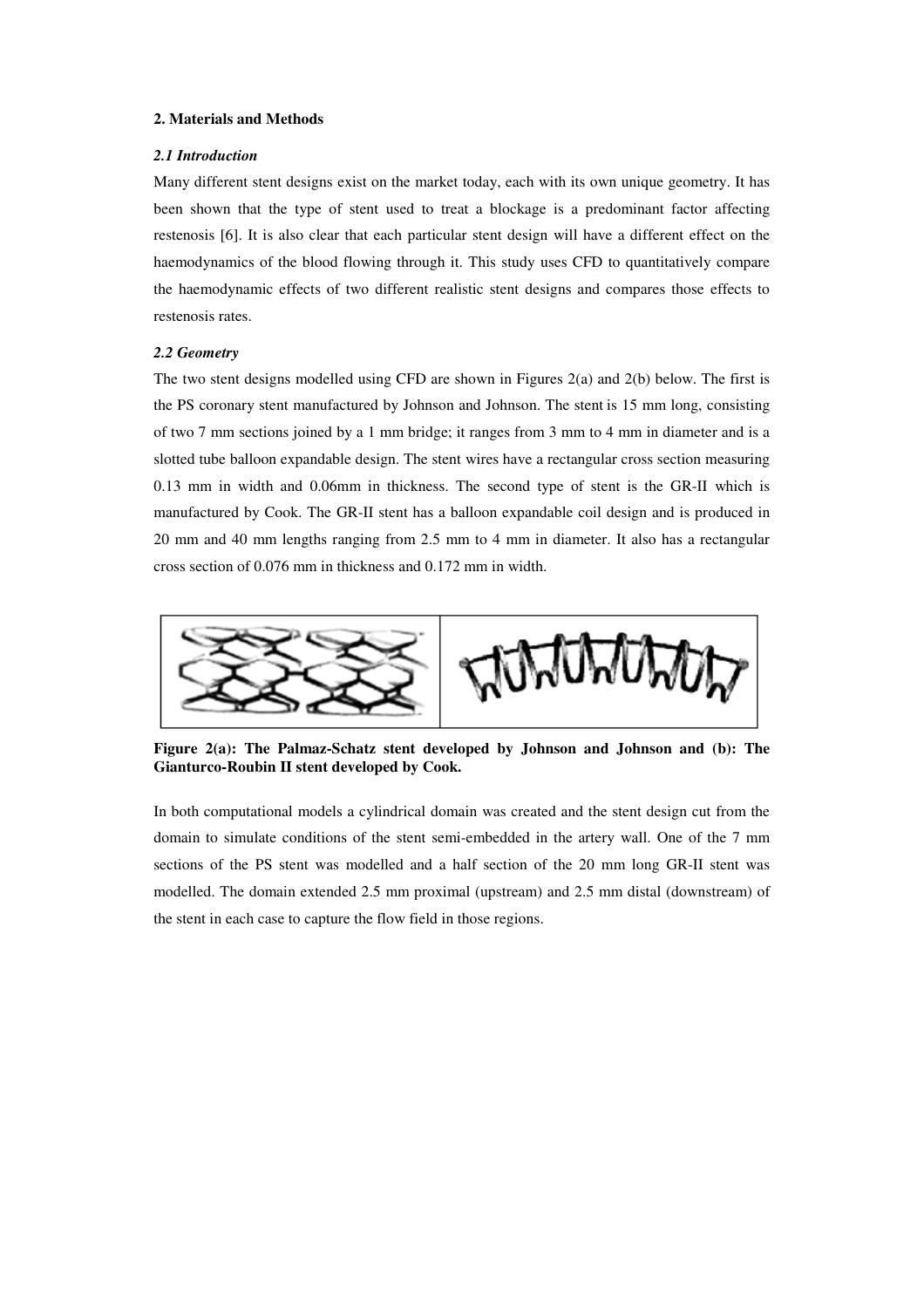

**Figure 3: Computational domain representing the left anterior descending coronary artery with implanted (a) PS stent and (b) Gianturco-Roubin II stent**

#### *2.3 Computational Fluid Dynamics*

CFD is a process whereby real-life fluid flows are simulated using numerical methods to solve the governing equations of fluid dynamics. CFD is a relatively new branch of fluid dynamics commonly regarded as the "third" technique for solution of fluid flow problems, complementing, but not replacing the well-established approaches of theory and experiment. CFD finds it niche in modelling fluid flows that are difficult or impossible to model using theory and are complex, time consuming or expensive to measure experimentally.

## *2.4 Governing Equations of Fluid Mechanics*

Both simulations involved steady laminar flow which requires the CFD code to solve the conservation of mass and momentum equations, of which the general form are listed as Equations (1) and (2) respectively:

$$
\frac{\partial \rho}{\partial t} + \nabla \cdot (\rho \vec{V}) = 0 \tag{1}
$$

$$
\frac{\partial \rho \vec{V}}{\partial t} + \nabla \cdot (\rho \vec{V} \otimes \vec{V}) = -\vec{\nabla} p + \vec{\nabla} \cdot (\tau) + \rho \vec{g} + \vec{F}
$$
(2)

where  $\rho$  is the fluid density, p is the static pressure,  $\vec{V}$  is the velocity vector,  $\vec{F}$  represents external body forces such as gravity,  $\mu$  is the fluid dynamic viscosity and  $\tau$  is the shear stress tensor given by Equation (3):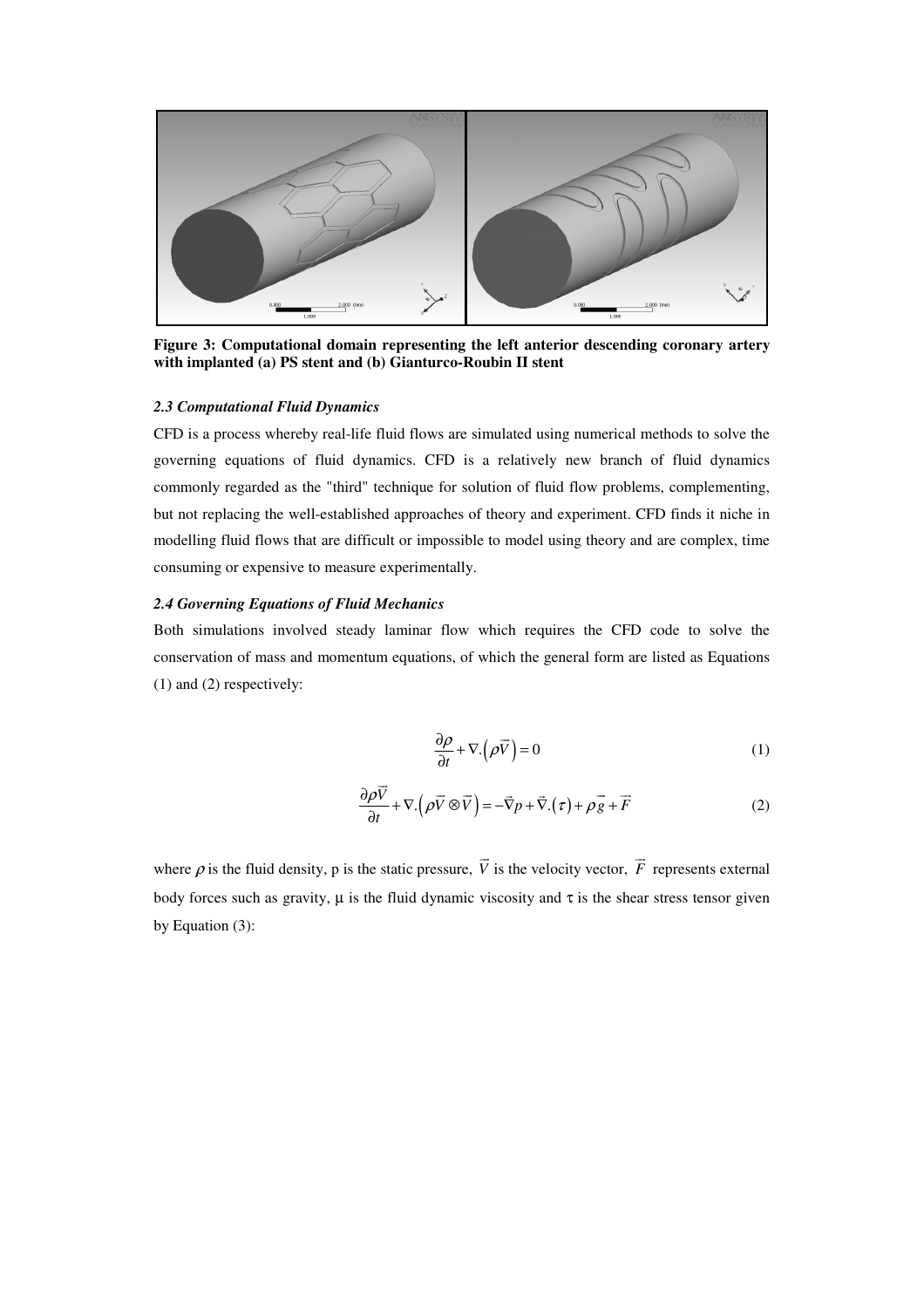$$
\tau = \mu \left( \nabla \vec{V} + \nabla \vec{V}^T \right)
$$
 (3)

At low shear rates blood exhibits the non-Newtonian behaviour of variable dynamic viscosity which is dependant on the shear rate. The non-Newtonian nature of the flow is accommodated by using the Carreau model [7] given in Equation (4):

$$
\mu = \mu_{\infty} + (\mu_0 - \mu_{\infty}) \left[ 1 + (\gamma \lambda)^2 \right]^{\left(\frac{q-1}{2}\right)}
$$
\n(4)

where  $\gamma$  is the rate of deformation tensor given by Equation (5) for a three-dimensional Cartesian coordinate system

$$
\gamma = \begin{bmatrix} 2\left\{ \left(\frac{\partial v_x}{\partial x}\right)^2 + \left(\frac{\partial v_y}{\partial y}\right)^2 + \left(\frac{\partial v_z}{\partial z}\right)^2 \right\} \\ + \left(\frac{\partial v_x}{\partial y} + \frac{\partial v_y}{\partial x}\right)^2 + \left(\frac{\partial v_x}{\partial z} + \frac{\partial v_z}{\partial x}\right)^2 + \left(\frac{\partial v_y}{\partial z} + \frac{\partial v_z}{\partial y}\right)^2 \end{bmatrix}^{-\frac{1}{2}}
$$
(5)

and the constants for the Carreau model given below have been established from experimental data [7]:

$$
\mu_0 = 0.056 \text{ Pa.s} \qquad \lambda = 3.31 \text{ s}
$$
  

$$
\mu_\infty = 0.00345 \text{ Pa.s} \qquad q = 0.375 \tag{6}
$$

The highly sophisticated commercial software code  $CFX^{TM}$  was used to solve the governing equations of fluid mechanics for non-Newtonian blood flow in the computational domain using a vertex-centred finite volume scheme.

## *2.5 Boundary Conditions*

The same boundary conditions were applied at the inlet, outlet and on the walls for both simulations. A fully developed axial velocity profile was applied at the inlets given by: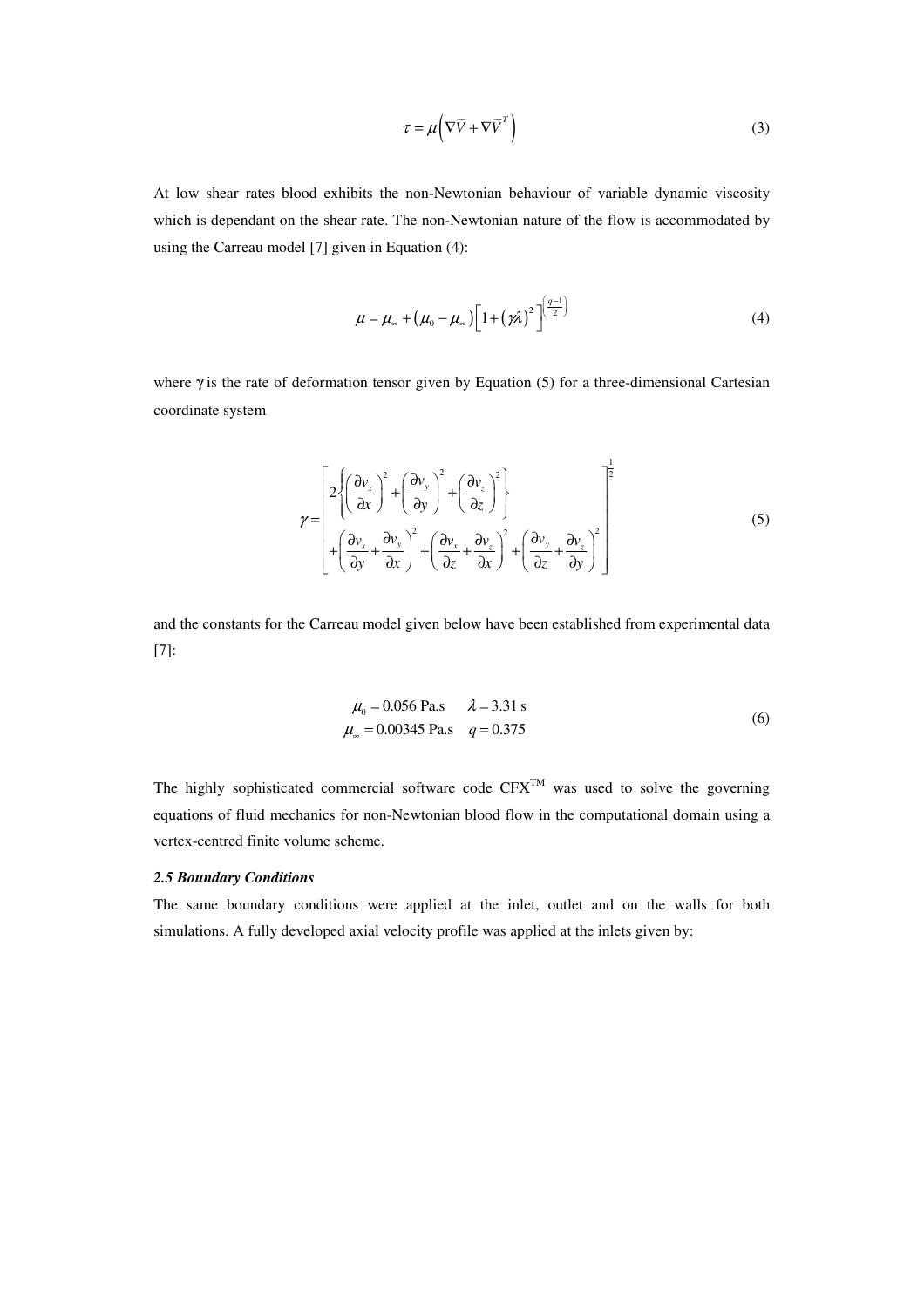$$
V = V_{Max} \left( 1 - \frac{r^2}{R^2} \right) \tag{7}
$$

where the variable r is the radius measured from the centreline at any point on the inlet plane and R is the radius at the wall of the domain.  $V_{\text{Max}}$  is the maximum centreline velocity given a value of 0.412 m/s in Equation (7) to simulate resting conditions in the LAD coronary artery [8]. A static pressure of zero Pascals was applied at the outlets of the both domains, allowing the software to calculate the velocity at these planes. The no-slip boundary condition was applied on all surfaces representative of the artery wall and the stent wires.

#### *2.6 Computational Mesh*

Analytical solutions to the governing equations of fluid mechanics exist for only the simplest of flows under ideal conditions. To obtain solutions for real flows a numerical approach must be adopted whereby the equations are replaced by algebraic approximations which may be solved using a numerical method. To achieve this, the computational domain must be divided into a set of much smaller non-overlapping sub-domains called elements which constitute the mesh. To obtain an accurate solution a sufficient number of elements must be placed in the computational domain. Figure 4 shows the fine mesh employed in the area around the PS stent wires.



**Figure 4: Computational mesh of tetrahedral elements representing the domain in the vicinity of a PS stent strut.**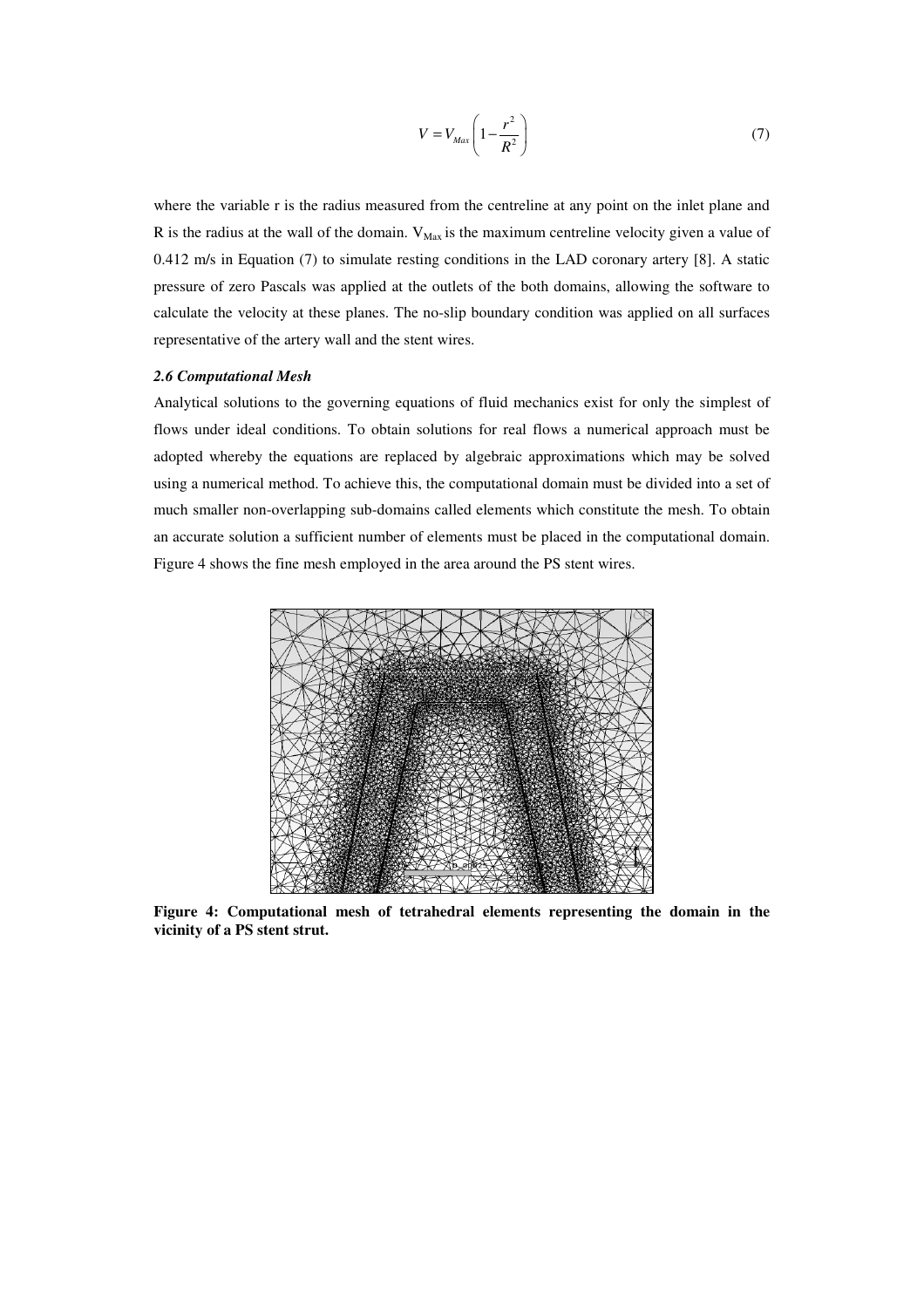## **3. Results**

#### *3.1 Mesh Convergence Study*

A mesh convergence study was carried out to establish the required mesh density for accurate solutions, such that any increase in nodes would lead to no appreciable difference in the solution. Mesh convergence was achieved for both simulations by sequentially increasing the number of nodes until there was no appreciable difference in the axial distribution of WSS across one of the stent struts between the solutions.



**Figure 5: PS Stent strut and sample line upon which mesh convergence study was carried out.**



**Figure 6: Axial distributions of WSS across a PS stent strut as calculated by successively refined computational meshes.**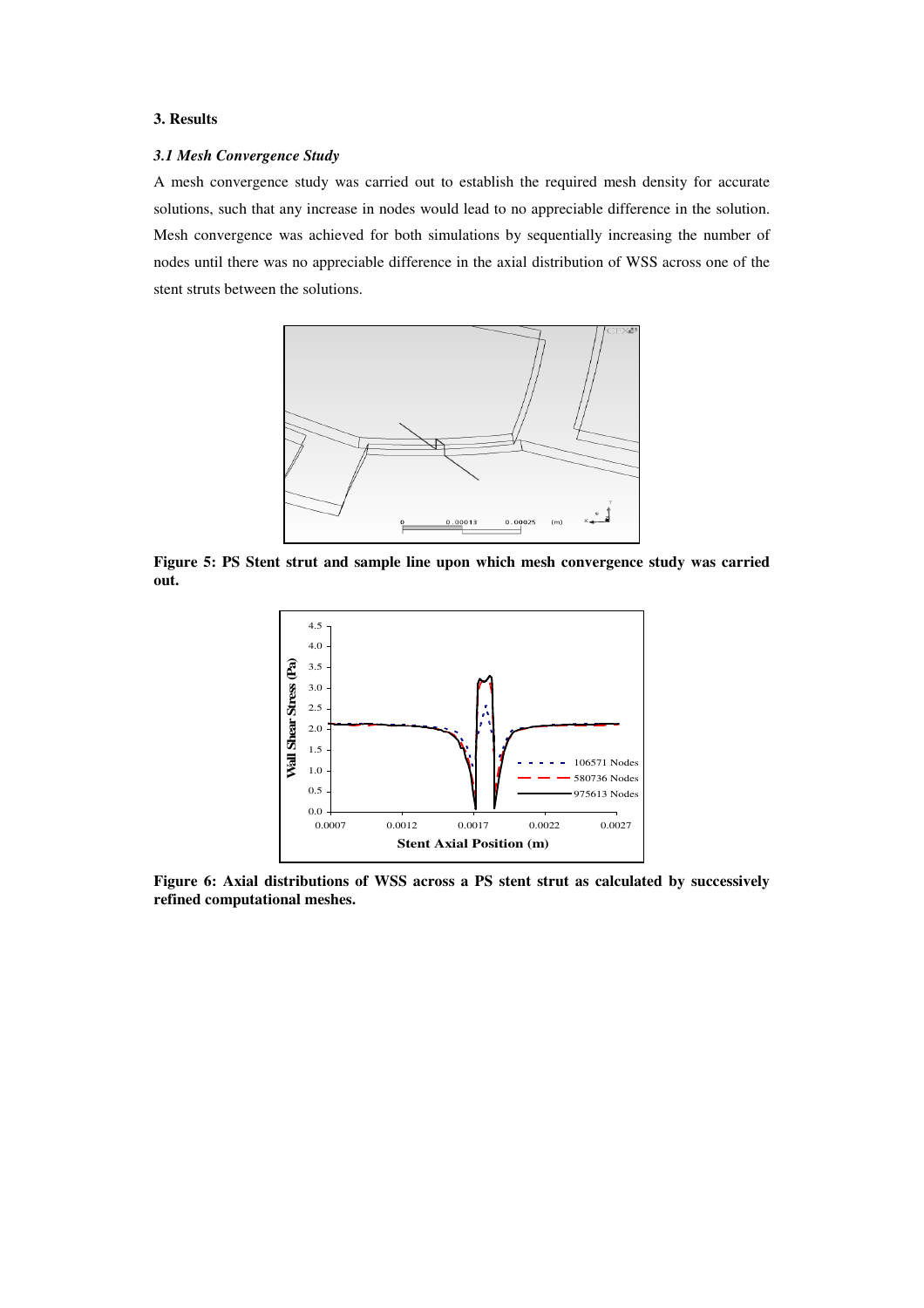

**Figure 7: Axial distributions of WSS across a GR-II stent strut as calculated by successively refined computational meshes.**

## *3.2 Wall Shear Stress Results*

The predicted three-dimensional flow field reveals areas of high WSS on the tops of the stent struts and low WSS immediately proximal and distal to the stent struts, particularly those transversal to the blood flow as shown in Figures 8 and 9. Figure 10 illustrates the percentage stented area subjected to WSS below a given magnitude starting from 0.1 Pascals. In comparison to the PS stent, the GR-II stent has more than double the percentage stented area subjected to WSS less than 0.1 and 0.25 Pascals, and approximately 70% more percentage stented area subjected to less than 0.5 Pascals. The GR-II stent also has areas on the stent wires with higher WSS than the PS stent with a maximum WSS value of 4.28 Pascals compared to the PS stent which has a maximum of 3.73 Pascals.



**Figure 8: Contour map of WSS in the vicinity of the implanted PS coronary stent.**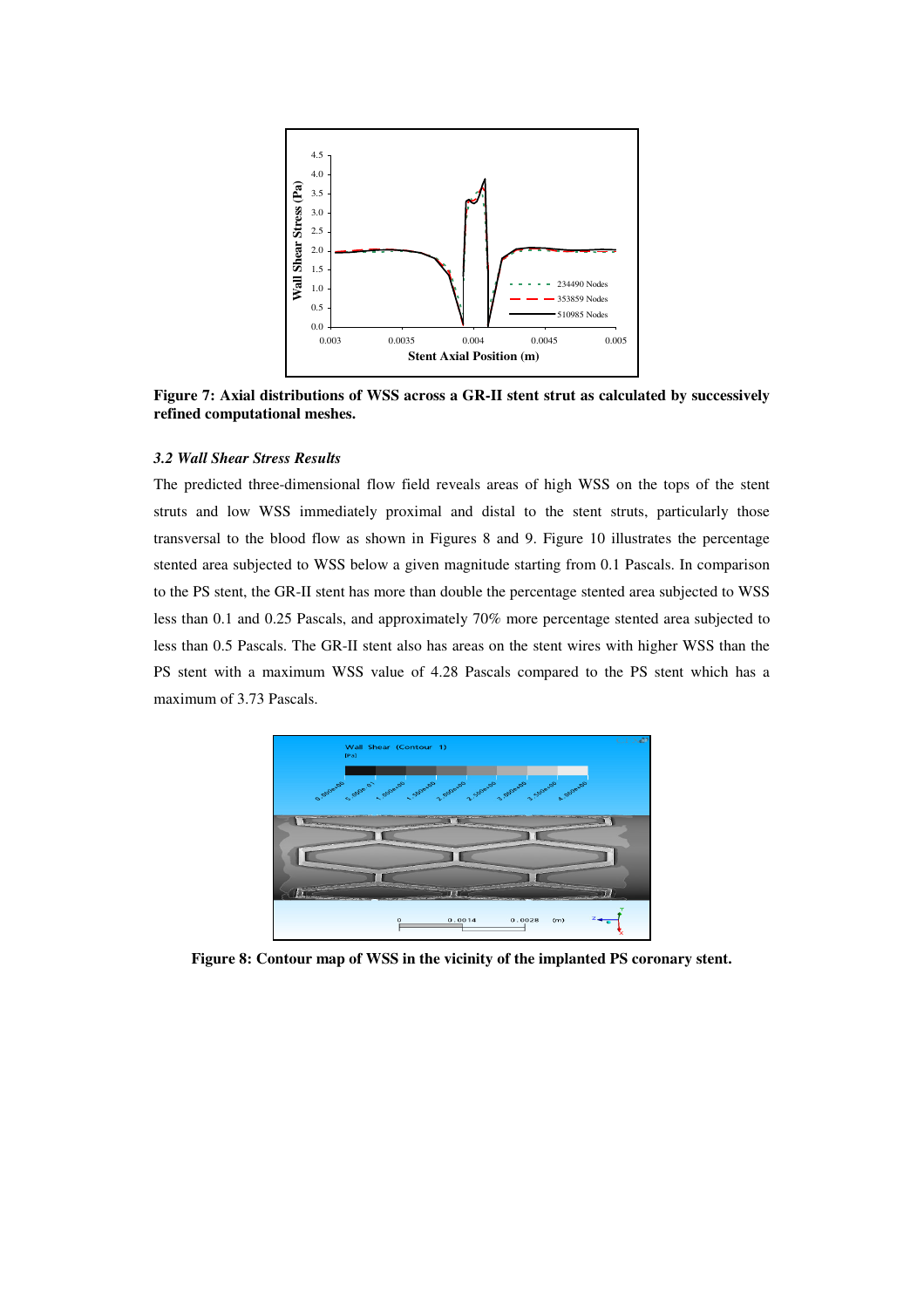

**Figure 9: Contour map of WSS in the vicinity of implanted GR-II coronary stent.**

![](_page_10_Figure_2.jpeg)

**Figure 10: Bar chart illustrating percentage stented area subjected to varying degrees of WSS for the GR-II and PS stent.**

Figures 11 and 12 graphically illustrate the axial distribution of WSS and WSSG over one stent strut transversal to the flow direction which is where the maximum WSSG appears as shown in Figures 8 and 9. The magnitude of low WSS on both sides of the strut is similar for both stents. However, the GR-II stent displays 15% higher WSS on the top of the stent strut than the PS stent leading to a 21% higher WSSG in front of the stent strut and a 44% increase in WSSG behind the strut.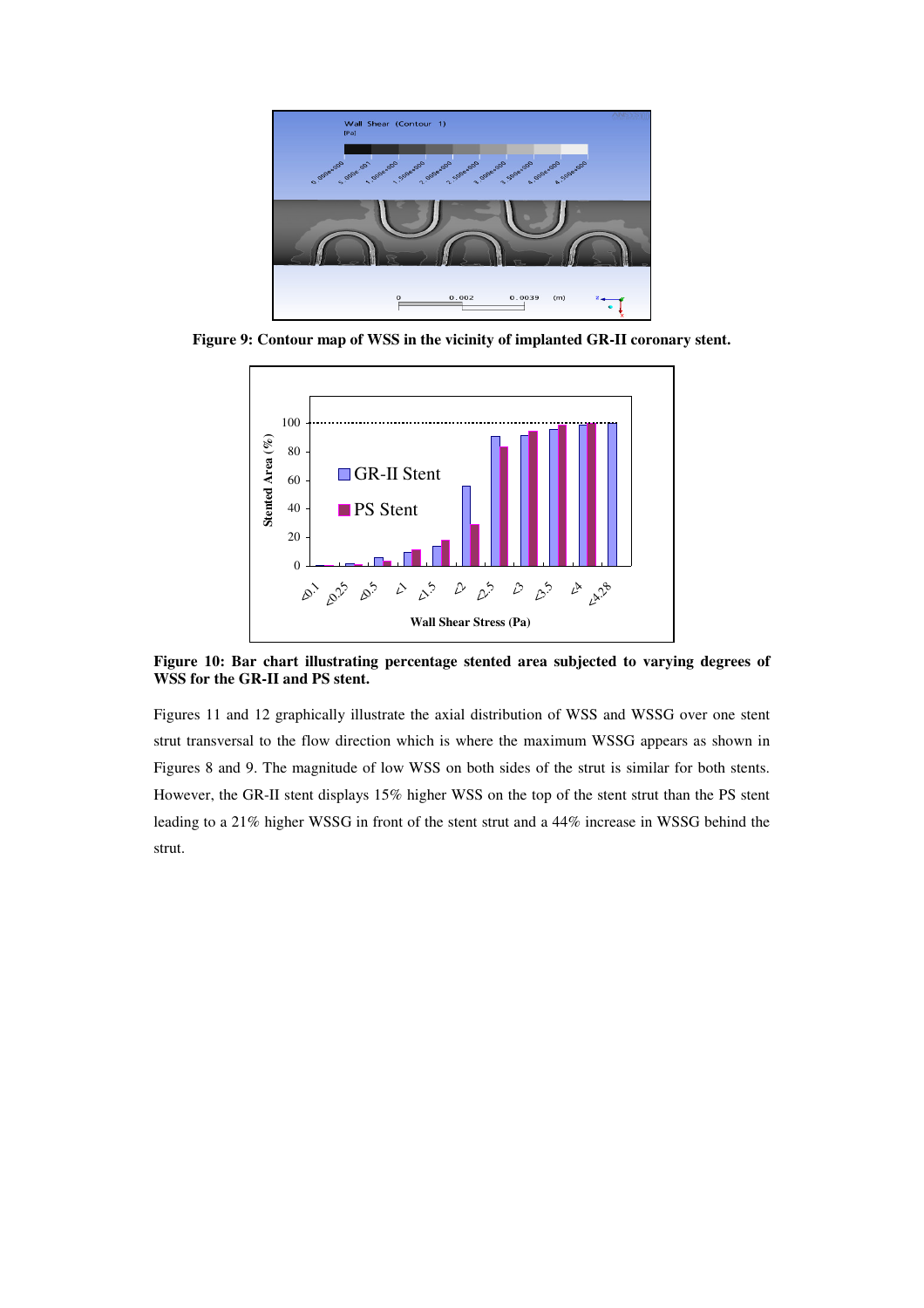![](_page_11_Figure_0.jpeg)

**Figure 11: Distribution of WSS and WSSG in the axial direction over one of the PS stent struts.**

![](_page_11_Figure_2.jpeg)

**Figure 12: Distribution of WSS and WSSG in the axial direction over one of the GR-II stent struts.**

## **4. Discussion**

Endothelial cells (EC) line the interior surface of the blood vessel and are sensitive to stresses exerted on them by the blood flow. Platelets flow in the blood stream and are responsible for the formation of blood clots at the site of arterial injuries. Restenosis occurs in a stented artery when the smooth muscle cells shown in Figure 13 migrate to the vessel lumen from the media and restrict the blood flow. Smooth muscle cells will migrate when signalled by platelets, EC or a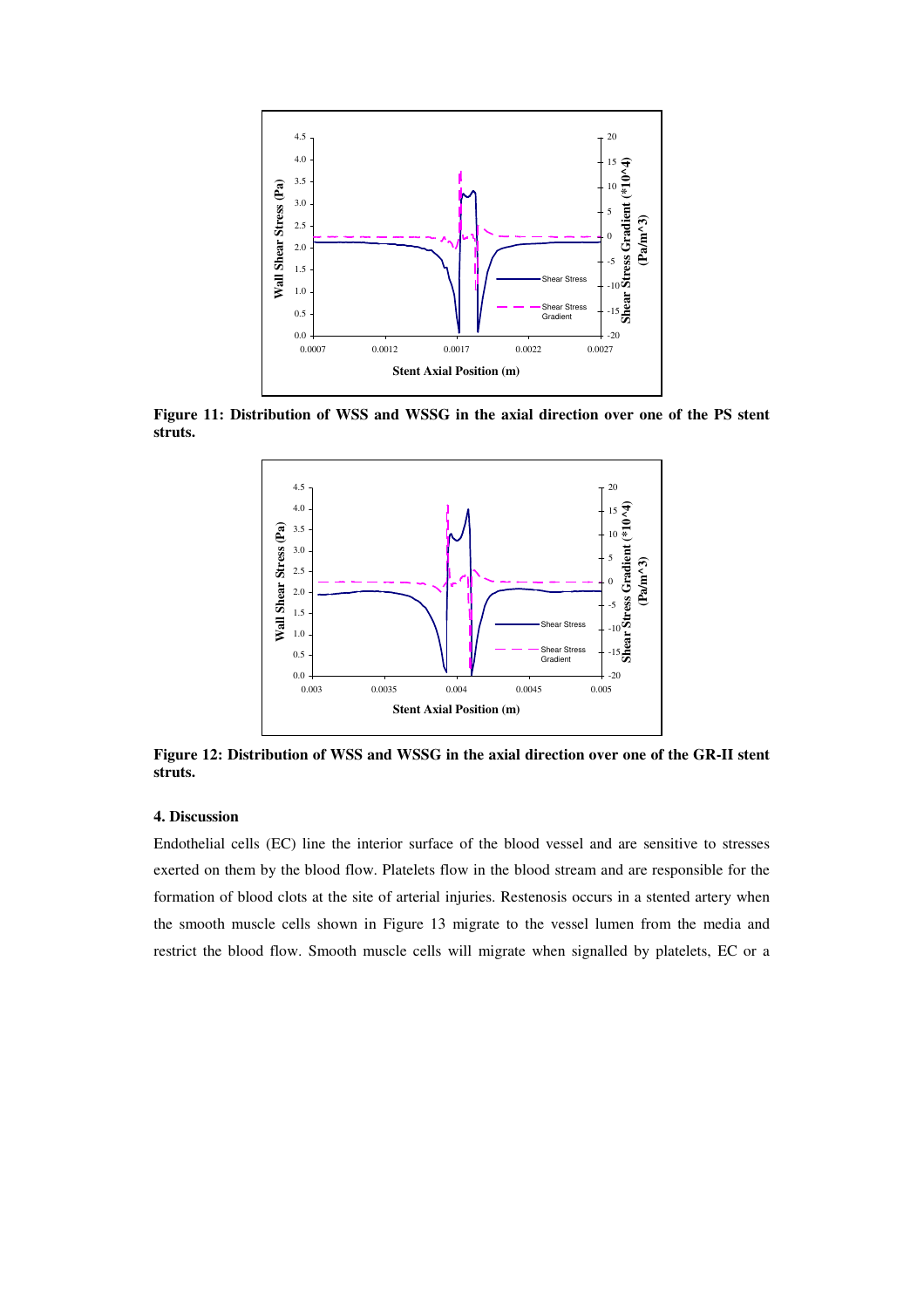combination of both. EC and platelets will signal smooth muscle cells when subjected to arterial injury or abnormal stresses from the blood flow. The accumulation of smooth muscle cells on the inner surface of the arterial wall is termed neointimal hyperplasia (NH)

![](_page_12_Figure_1.jpeg)

**Figure 13: A cross sectional view of part of the artery wall.**

## *4.1 Arterial Injury*

EC will be injured to some extent by the stenting procedure and this will signal the smooth muscle cells. It has been established that the magnitude of the arterial injury determines the amount of NH that will occur [9]. The signalling process will continue until the damaged cells are replaced by new endothelium.

## *4.2 Wall Shear Stress*

Regions of low WSS in an artery lead to an increase in NH via two mechanisms. Firstly, EC subjected to WSS below 0.5 N/m<sup>2</sup> will produce substances which will signal smooth muscle cells [10]. Secondly, it has been shown that platelet deposition and residence times are higher in regions of low WSS and that platelets have the ability to signal smooth muscle cells [11, 12]. The results show that the artery implanted with the GR-II stent has 6.1% of its stented area subjected to WSS below 0.5 N/m<sup>2</sup> immediately after stent implantation, compared to 3.7% with the PS stent. This larger area exposed to the critical range of low WSS would make the GR-II stent more prone to NH formation and hence, restenosis.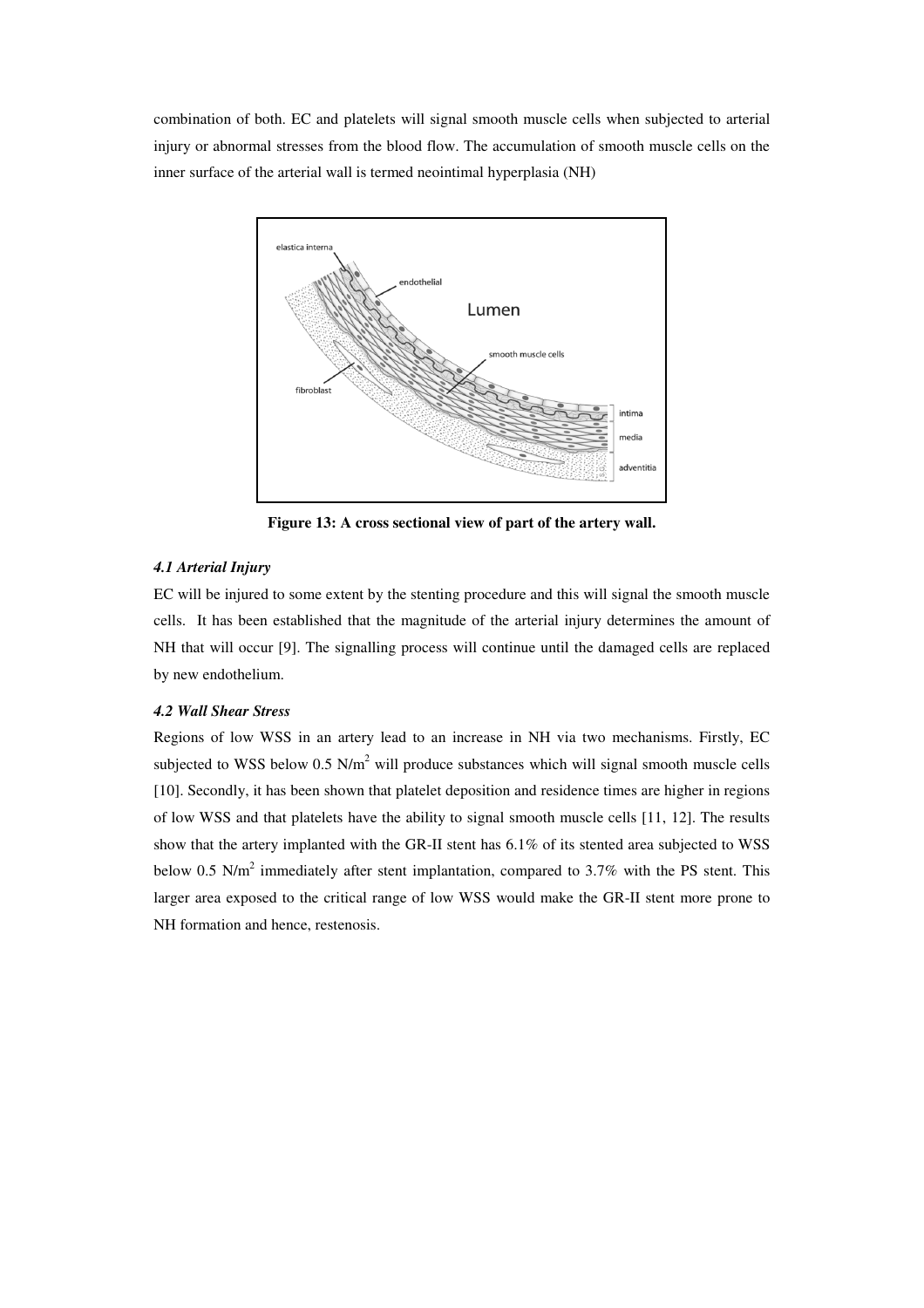## *4.3 Wall Shear Stress Gradients*

The success of a stenting procedure relies heavily on the re-endothelialisation of the vessel wall after implantation and the successful function of the newly formed EC to inhibit platelet deposition. If a new layer of EC successfully grows over the stent the NH formation will be attenuated [13]. It has been shown that endothelial cells will migrate away from areas of high WSSG [14]. Through the inhibition of reendothelialisation, high WSSG contribute to NH formation. The results show that both stents set up high WSSG around the stent wires, however the GR-II stent has up to 44% higher WSSG than the PS stent. This would lead to less chance of a successful re-endothelialisation of the area around the stent wires, encouraging restenosis.

#### **5. Conclusion**

It is clear that haemodynamics of the flow in an artery implanted with a stent have an effect on the immunological response within the vessel wall of that artery. This work has demonstrated that stent design has an effect on those haemodynamic characteristics.

In a medical trial conducted to compare the in vivo performance of these two stents, the GR-II stent had a restenosis rate of 47.3% compared to the PS restenosis rate of 20.6% after six months [15]. Areas of low WSS and high WSSG have earlier been identified as factors which encourage the development of NH which leads to restenosis. The CFD results predict that implantation of the GR-II stent rather than the PS stent would produce more of these restenosis prone haemodynamic effects in the stented artery. The medical trial data and predicted CFD results correlate strongly to suggest that coronary haemodynamics due to stent design are a significant factor in whether or not the stenting procedure will be successful. In light of this evidence, future stent designs should strive to reduce restenosis encouraging haemodynamic effects, primarily regions of low WSS and high WSSG.

#### **References**

[1] D. L. Fischman, M. B. Leon, & D. S. Baim*, A Randomized Comparison of Coronary Stent Placement and Balloon Angioplasty in Treatment of Coronary Artery Disease*, New England Journal of Medicine, 331(1), 1994, 496-501.

[2] M. Haude, R. Erbel, H. Issa, & J. Meyer, *Quantitative Analysis of Elastic Recoil After Balloon Angioplasty and After Intracoronary Implantation of Balloon-Expandable Palmaz-Schatz Stents,* Journal of the American College of Cardiology, 21(1), 1993, 26-34.